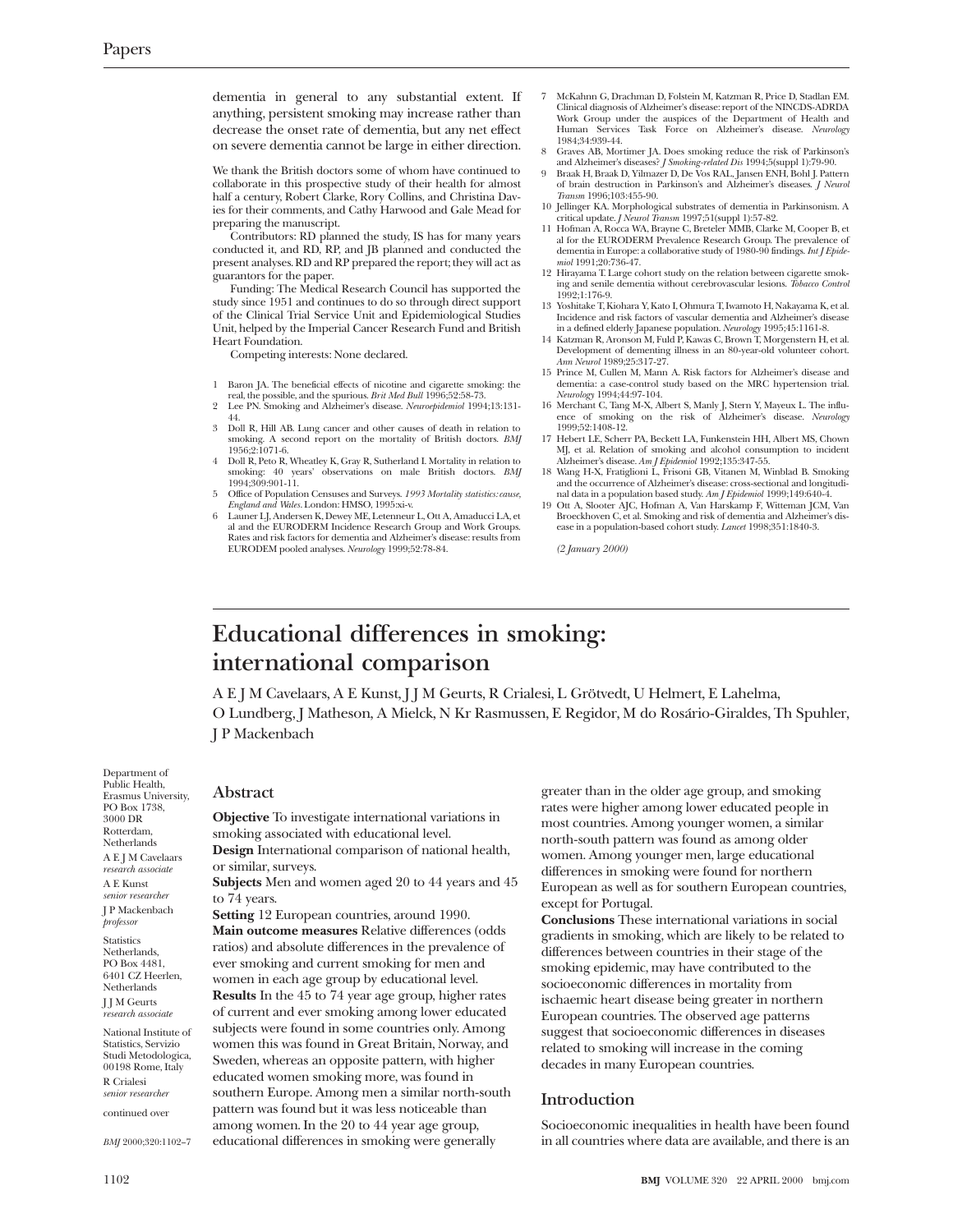Division for Health, Statistics Norway, PO Box 8131, N 0033 Oslo 1, Norway L Grötvedt

Centre for Social Policy Research, Bremen University, D-28209 Bremen, Germany *senior researcher*

*senior registrar*

Department of Public Health, University of Helsinki, PO Box 41, FIN 00014 Helsinki, Finland

E Lahelma *professor*

Swedish Institute for Social Research, Stockholm University, 10691 Stockholm, Sweden O Lundberg

*senior researcher*

Social Survey Division, Office for National Statistics, Lonson

SW1V 2QQ J Matheson

*senior researcher*

GSF-Institute for Medical Informatics and Health Service Research, PO Box 1129, D 85758 Neuherberg,

National Institute of Public Health, 2100 Copenhagen,

Epidemiology, Ministry of Health, 28071 Madrid, Span

*professor*

Swiss Federal Statistical Office. Espace de l'Europe 10, CH<sub>2010</sub> Neuchâtel,

Corresponding author: J P Mackenbach mackenbach@mgz. fgg.eur.nl

|  | Table 1 Characteristics of surveys |  |  |  |
|--|------------------------------------|--|--|--|
|--|------------------------------------|--|--|--|

| Country              | Year    | Name                                                   | <b>Sampling source</b>     | <b>Excluded</b><br>subpopulations | Nn-<br>response<br>rate $(%)$ | No of<br>respondents<br>aged 20-74<br>years* | Proportion<br>(%) of 20-74<br>vears in<br>national<br>population | Interview<br>method for<br>smoking<br>behaviour |
|----------------------|---------|--------------------------------------------------------|----------------------------|-----------------------------------|-------------------------------|----------------------------------------------|------------------------------------------------------------------|-------------------------------------------------|
| Denmark              | 1986-7  | Danish health and morbidity survey                     | Population<br>register     | Foreigners                        | 20                            | 4 0 0 0                                      | 0.11                                                             | Face to face                                    |
| Finland              | 1990-1  | Health behaviour among the Finnish<br>adult population | Population<br>register     | Institutionalised<br>people       | 26                            | 6700                                         | 0.19                                                             | Self<br>administered<br>questionnaire           |
| France               | 1991    | Enquête sur la santé et les soins<br>medicaux          | Population<br>register     | Institutionalised<br>people       | 17                            | 13 400                                       | 0.04                                                             | Face to face                                    |
| West<br>Germany      | 1988-91 | Life and health in Germany                             | Population<br>register     | Foreigners                        | 30                            | 10 600                                       | 0.02                                                             | Self<br>administered<br>questionnaire           |
| <b>Great Britain</b> | 1990-1  | General household survey                               | Postal or address<br>files | Institutionalised<br>people       | 15                            | 15 000                                       | 0.04                                                             | Face to face                                    |
| Italy                | 1990-1  | Multiple household survey                              | Population<br>register     | Institutionalised<br>people       | 11                            | 37 000                                       | 0.09                                                             | Face to face                                    |
| <b>Netherlands</b>   | 1991-2  | Netherlands health interview survey                    | Postal or address<br>files | Institutionalised<br>people       | 43                            | 10 200                                       | 0.10                                                             | Self<br>administered<br>questionnaire           |
| Norway               | 1992-4  | Multi purpose survey                                   | Population<br>register     | Institutionalised<br>people       | 25                            | 5 0 0 0                                      | 0.18                                                             | Face to face                                    |
| Portugal             | 1987    | National health survey                                 | Population<br>register     | Institutionalised<br>people       | 26                            | 23 700                                       | 0.36                                                             | Face to face                                    |
| Spain                | 1987    | National health survey                                 | Postal or address<br>files | Institutionalised<br>people       | 10                            | 24 900                                       | 0.10                                                             | Face to face                                    |
| Sweden               | 1991    | Swedish level of living survey                         | Population<br>register     |                                   | 21                            | 4 9 0 0                                      | 0.08                                                             | Face to face                                    |
| Switzerland          | 1992-3  | Swiss health survey                                    | Telephone<br>directory     | Institutionalised<br>people       | 29                            | 13 300                                       | 0.28                                                             | Telephone                                       |

\*Age limits for West Germany are 24 and 69 years; upper age limit for Finland is 64 years; lower age limit for Portugal is 25 years.

increasing interest in making international comparisons of their pattern and size. $1-4$  The results of these comparisons lead on to new questions about socioeconomic gradients in specific risk factors for disease, such as smoking.

Until now only a few studies have compared the magnitude of socioeconomic differences in smoking between countries.<sup>5-7</sup> The most comprehensive comparison described differences in prevalence of smoking by educational level in the United Kingdom, Finland, Sweden, Norway, and France around 1987.<sup>6</sup> In all these countries, lower educated people smoked more than higher educated people. The largest differences were observed in the United Kingdom and Norway. The international comparability of the data in this study was, however, not optimal.<sup>5</sup><sup>6</sup>

We compared socioeconomic differences in smoking in 12 European countries, including Denmark, Germany, the Netherlands, Switzerland, Portugal, Spain, and Italy. We assessed data from national health, or similar, surveys for 1986-94. To optimise the comparability of the data, we reanalysed original data sources and we reclassified the data according to standard specifications.

# **Subjects and methods**

## **Surveys and respondents**

Table 1 shows the data sources and some characteristics of the surveys. Mostly the data came from national health interview surveys, but in some countries data came from multipurpose or level of living surveys. Sampling procedures, non-response rates, and interview methods differed between countries. We restricted our analysis to respondents aged 20 to 74 years, ranging from 4000 respondents in Denmark to 37 000 in Italy. We analysed men and women and two age groups (20 to 44 and 45 to 74 years) separately.

We analysed the percentage of both people who ever smoked (current and former smokers) and people who were current smokers. As the percentage of people who were current cigarette smokers gave similar international patterns of inequalities in smoking as the percentage of current smokers, we decided to report on current smokers only.

#### **Educational level**

We chose educational level as an indicator of socioeconomic status. We did consider measuring educational level by years of education, but as this did not include the type and level of education and was not available for all the countries, we chose the highest level of education completed by the individual. In each country we regrouped educational levels according to a standard classification: 1, no education completed; 2, first level (primary school); 3, lower secondary level; 4, upper secondary level; and 5, tertiary level, which included university and other forms of education after the secondary level.8 We quantified educational differences in smoking in several ways, but as these provided similar results we decided to present the comparison of a "low educated" (levels 1-3) group with a "high educated" (levels 4 and 5) group, as these included all educational levels.

#### **Statistical analysis**

to determine the differences in the percentage of current smokers and ever smokers between the two educational groups by sex and age group, with the high educational group as the reference group. To correct for age a nominal variable representing five year age groups was included in the regression model. Odds

Germany A Mielck *senior scientist* Denmark

> N Kr Rasmussen *deputy director*

Department of

E Regidor *epidemiologist*

National School of Public Health, 1699 Lisbon, Portugal M do Rosário-Giraldes

Switzerland Th Spuhler *head of health section*

We used logistic regression analyses for each country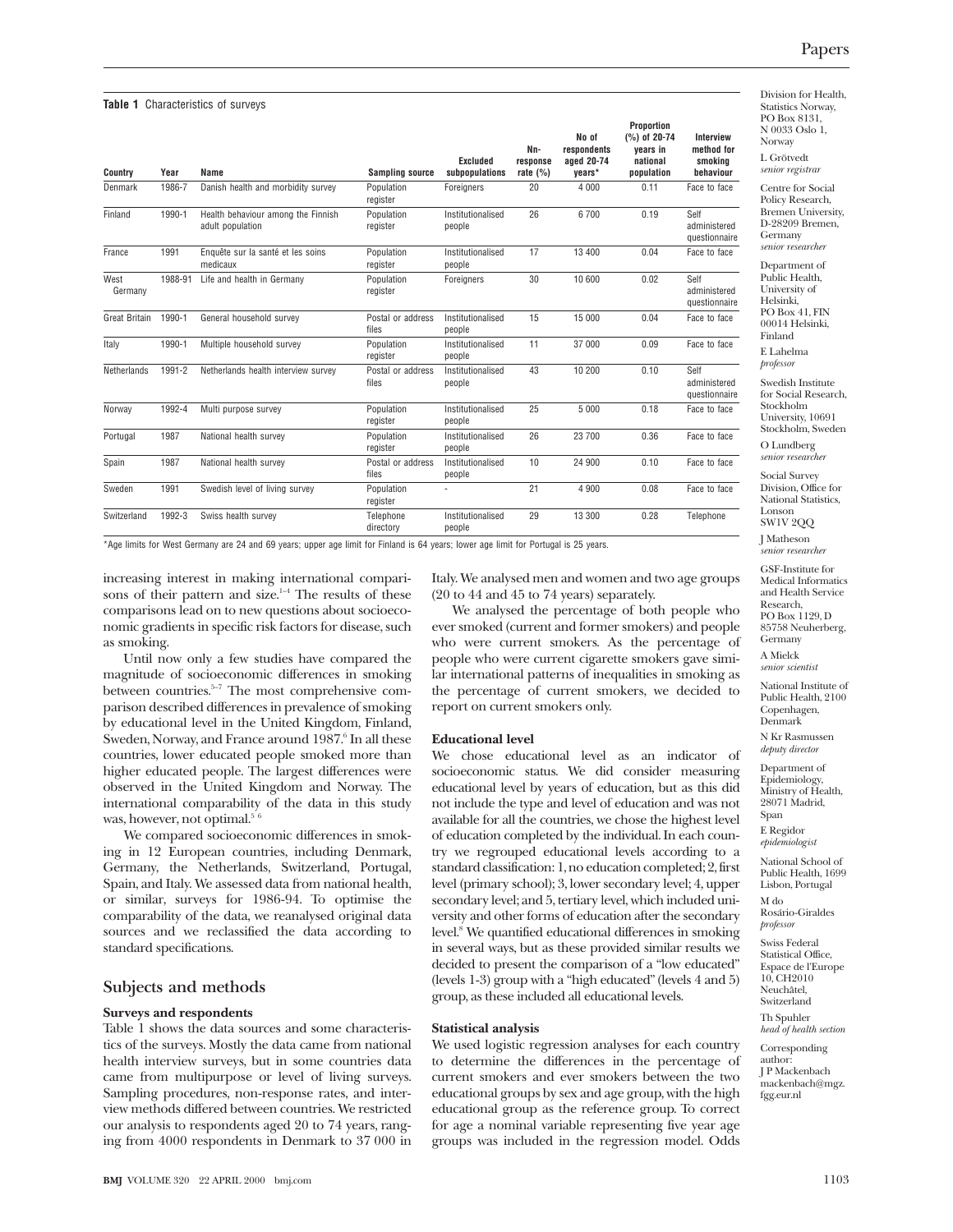|                      | Age group (20-44 years) |                       |                        |                       | Age group (45-74 years) |                       |                        |                                |  |
|----------------------|-------------------------|-----------------------|------------------------|-----------------------|-------------------------|-----------------------|------------------------|--------------------------------|--|
|                      | Ever smoking            |                       | <b>Current smoking</b> |                       | Ever smoking            |                       | <b>Current smoking</b> |                                |  |
| Country              | $\frac{0}{0}$           | Odds ratio (95% CI)   | $\frac{0}{0}$          | Odds ratio (95% CI)   | $\frac{0}{0}$           | Odds ratio (95% CI)   | $\frac{0}{0}$          | Odds ratio (95% CI)            |  |
| Denmark              | 64.7                    | 0.94 (0.64 to 1.38)   | 50.0                   | 1.34 (0.94 to 1.91)   | 85.1                    | 1.11 (0.74 to 1.67)   | 55.2                   | 1.06 (0.79 to 1.43)            |  |
| Finland              | 70.2                    | 1.68 (1.27 to 2.22)   | 47.1                   | 1.57 (1.24 to 1.98)   | 73.1                    | 1.02 (0.78 to 1.34)   | 36.1                   | 1.00 (0.78 to 1.29)            |  |
| France               | 66.6                    | 2.27 (1.96 to 2.63)   | 48.0                   | 2.32 (2.01 to 2.68)   | 71.6                    | 1.02 (0.84 to 1.25)   | 31.2                   | 1.19 (0.97 to 1.45)            |  |
| West Germany         | 71.7                    | 1.51 (1.24 to 1.82)   | 48.8                   | 1.56 (1.32 to 1.85)   | 74.9                    | 1.31 (1.08 to 1.58)   | 34.8                   | 1.50 (1.27 to 1.78)            |  |
| <b>Great Britain</b> | 58.9                    | 2.01 (1.71 to 2.37)   | 42.2                   | 2.26 (1.94 to 2.64)   | 78.4                    | 1.58 (1.31 to 1.89)   | 36.5                   | 1.74 (1.47 to 2.05)            |  |
| Italy                | 57.3                    | 1.69 (1.56 to 1.83)   | 44.3                   | 1.69 (1.56 to 1.82)   | 71.1                    | 1.11 (0.98 to 1.26)   | 37.8                   | 1.09 (0.97 to 1.23)            |  |
| Netherlands          | 69.1                    | 1.66 (1.39 to 1.99)   | 46.3                   | 1.81 (1.55 to 2.12)   | 88.1                    | 1.25 (0.95 to 1.64)   | 42.7                   | 1.21 (1.02 to 1.45)            |  |
| Norway               | 59.7                    | 2.71 (2.12 to 3.46)   | 40.0                   | 2.87 (2.28 to 3.60)   | 75.5                    | 1.39 (1.05 to 1.84)   | 34.7                   | 1.73 (1.33 to 2.24)            |  |
| Portugal             | 62.0                    | $0.70$ (0.61 to 0.81) | 47.2                   | $0.80$ (0.70 to 0.91) | 54.2                    | $0.51$ (0.43 to 0.61) | 27.7                   | $0.65$ (0.54 to 0.77)          |  |
| Spain                | 75.4                    | 1.43 (1.26 to 1.62)   | 64.2                   | 1.54 (1.37 to 1.72)   | 75.9                    | 0.94 (0.77 to 1.14)   | 48.9                   | $0.97$ (0.82 to 1.15)          |  |
| Sweden               | 51.4                    | 2.52 (1.94 to 3.27)   | 31.9                   | 2.59 (2.00 to 3.34)   | 68.7                    | 1.08 (0.84 to 1.40)   | 30.3                   | 1.50 (1.15 to 1.96)            |  |
| Switzerland          | 57.7                    | 1.35 (1.09 to 1.66)   | 42.0                   | 1.23 (1.01 to 1.51)   | 72.0                    | 1.13 (0.91 to 1.42)   | 33.7                   | 1.31 (1.06 to 1.61)            |  |
| Total                | 63.6                    | 1.54 (1.47 to 1.65)   | 47.5                   | 1.65 (1.58 to 1.72)   | 71.2                    | 1.05 (0.99 to 1.11)   | 36.9                   | 1.18 $(1.12 \text{ to } 1.25)$ |  |
| Education v country  |                         | P < 0.001             |                        | P < 0.001             |                         | P < 0.001             |                        | P < 0.00                       |  |

**Table 2** Prevalence of smoking among men from 12 European countries and differences between low and high educational levels (high educated group is reference category)

ratios and 95% confidence intervals were calculated from the regression coefficients and their standard errors. To test whether odds ratios varied significantly between countries we performed additional analyses for all countries combined, including terms representing the interaction between education and country.

The proportion of men and women in the low educated group was higher in France, Italy, Spain, and Portugal than in the other countries. To avoid comparisons of the odds ratios between the countries being affected by variations in the size of the educational groups, we also calculated the relative index of inequality. <sup>9–11</sup> In this index all educational levels are taken into account separately, with an adjustment for the size of the educational groups. Generally the estimates of relative index of inequality showed the same international patterns as the odds ratios on the basis of the two educational groups; the correlation between the two indices was generally high  $(r > 0.9, P < 0.01)$ . Because of the high correspondence between the two inequality indices, we present only the simpler odds ratio.

Absolute rate differences were added to the odds ratios because they take into account differences between countries in the overall prevalence of smoking. Absolute differences were calculated by subtracting the

prevalence rate of smoking in the higher educated group from that of the lower one. To correct for differences in age between the educational groups we used indirect standardisation for each country and sex.

## **Results**

### **Relative differences among men**

Table 2 shows the average prevalence rates of smoking and the relative differences in smoking between educational groups among men. The proportion of current smokers ranged from 32%-64% among the younger men, and from 28%-55% among the older men. The proportion of current smokers was generally lower than that of ever smokers, suggesting a sizeable group of ex-smokers.

Most odds ratios for current smoking were greater than 1.00, indicating a higher prevalence of smoking in the lower educated group. The odds ratios were usually higher among the younger than older men. The highest odds ratios among younger men were observed in Norway, Sweden, France, and Great Britain whereas among older men the highest odds ratios were observed in Great Britain and Norway. The only odds ratios that were clearly less than 1.00 were observed in

**Table 3** Prevalence of smoking among women from 12 European countries and differences between low and high educational levels (high educated group is reference category)

|                      | Age group (20-44 years) |                       |                        |                       | Age group (45-74 years) |                       |                        |                       |  |
|----------------------|-------------------------|-----------------------|------------------------|-----------------------|-------------------------|-----------------------|------------------------|-----------------------|--|
|                      | Ever smoking            |                       | <b>Current smoking</b> |                       | Ever smoking            |                       | <b>Current smoking</b> |                       |  |
| Country              | $\%$                    | Odds ratio (95% CI)   | $\%$                   | Odds ratio (95% CI)   | $\%$                    | Odds ratio (95% CI)   | $\frac{0}{0}$          | Odds ratio (95% CI)   |  |
| Denmark              | 61.2                    | 1.27 (0.85 to 1.90)   | 49.1                   | 1.28 (0.87 to 1.89)   | 65.9                    | 1.14 (0.84 to 1.48)   | 45.3                   | 1.20 (0.89 to 1.60)   |  |
| Finland              | 59.0                    | 1.64 (1.29 to 2.09)   | 33.5                   | 1.93 (1.53 to 2.44)   | 35.8                    | $0.80$ (0.63 to 1.02) | 18.7                   | 1.14 (0.85 to 1.52)   |  |
| France               | 46.6                    | 1.10 (0.96 to 1.26)   | 31.2                   | 1.36 (1.18 to 1.58)   | 18.3                    | 0.42 (0.34 to 0.52)   | 9.9                    | $0.61$ (0.46 to 0.81) |  |
| Italy                | 33.5                    | 0.99 (0.91 to 1.08)   | 25.5                   | 1.10 (1.01 to 1.21)   | 19.9                    | 0.37 (0.32 to 0.43)   | 13.3                   | $0.46$ (0.39 to 0.54) |  |
| Netherlands          | 67.2                    | 1.58 (1.33 to 1.87)   | 41.1                   | 1.67 (1.43 to 1.94)   | 51.4                    | $0.75$ (0.62 to 0.90) | 24.2                   | 1.37 (1.10 to 1.70)   |  |
| Norway               | 58.2                    | 3.21 (2.53 to 4.11)   | 37.5                   | 2.64 (2.09 to 3.34)   | 51.4                    | 1.84 (1.37 to 2.48)   | 28.9                   | 2.73 (1.90 to 3.93)   |  |
| West Germany         | 60.4                    | 1.25 (1.04 to 1.51)   | 39.0                   | 1.52 (1.26 to 1.82)   | 34.1                    | $0.63$ (0.53 to 0.73) | 18.5                   | $0.98$ (0.81 to 1.20) |  |
| <b>Great Britain</b> | 49.4                    | 2.04 (1.78 to 2.34)   | 34.6                   | 2.50 (2.17 to 2.89)   | 51.4                    | 1.58 (1.34 to 1.86)   | 27.6                   | 2.07 (1.70 to 2.51)   |  |
| Portugal             | 12.5                    | $0.12$ (0.10 to 0.15) | 9.1                    | $0.13$ (0.11 to 0.17) | 2.2                     | $0.06$ (0.04 to 0.08) | 1.4                    | $0.05$ (0.04 to 0.09) |  |
| Spain                | 48.1                    | $0.53$ (0.47 to 0.60) | 39.7                   | $0.57$ (0.50 to 0.64) | 6.5                     | $0.22$ (0.16 to 0.29) | 3.9                    | $0.29$ (0.20 to 0.42) |  |
| Sweden               | 55.3                    | 2.37 (1.82 to 3.09)   | 33.2                   | 2.34 (1.81 to 3.03)   | 45.9                    | 1.22 (0.94 to 1.56)   | 26.7                   | 1.41 (1.06 to 1.87)   |  |
| Switzerland          | 50.8                    | 1.24 (1.04 to 1.48)   | 32.5                   | 1.50 (1.26 to 1.80)   | 35.5                    | 0.89 (0.76 to 1.04)   | 18.7                   | 1.16 (0.96 to 1.40)   |  |
| Total                | 46.2                    | 1.02 (0.98 to 1.07)   | 31.0                   | 1.18 (1.13 to 1.24)   | 23.9                    | $0.69$ (0.65 to 0.73) | 13.5                   | $0.99$ (0.92 to 1.06) |  |
| Education v country  |                         | P < 0.001             |                        | P < 0.001             |                         | P < 0.001             |                        | P < 0.001             |  |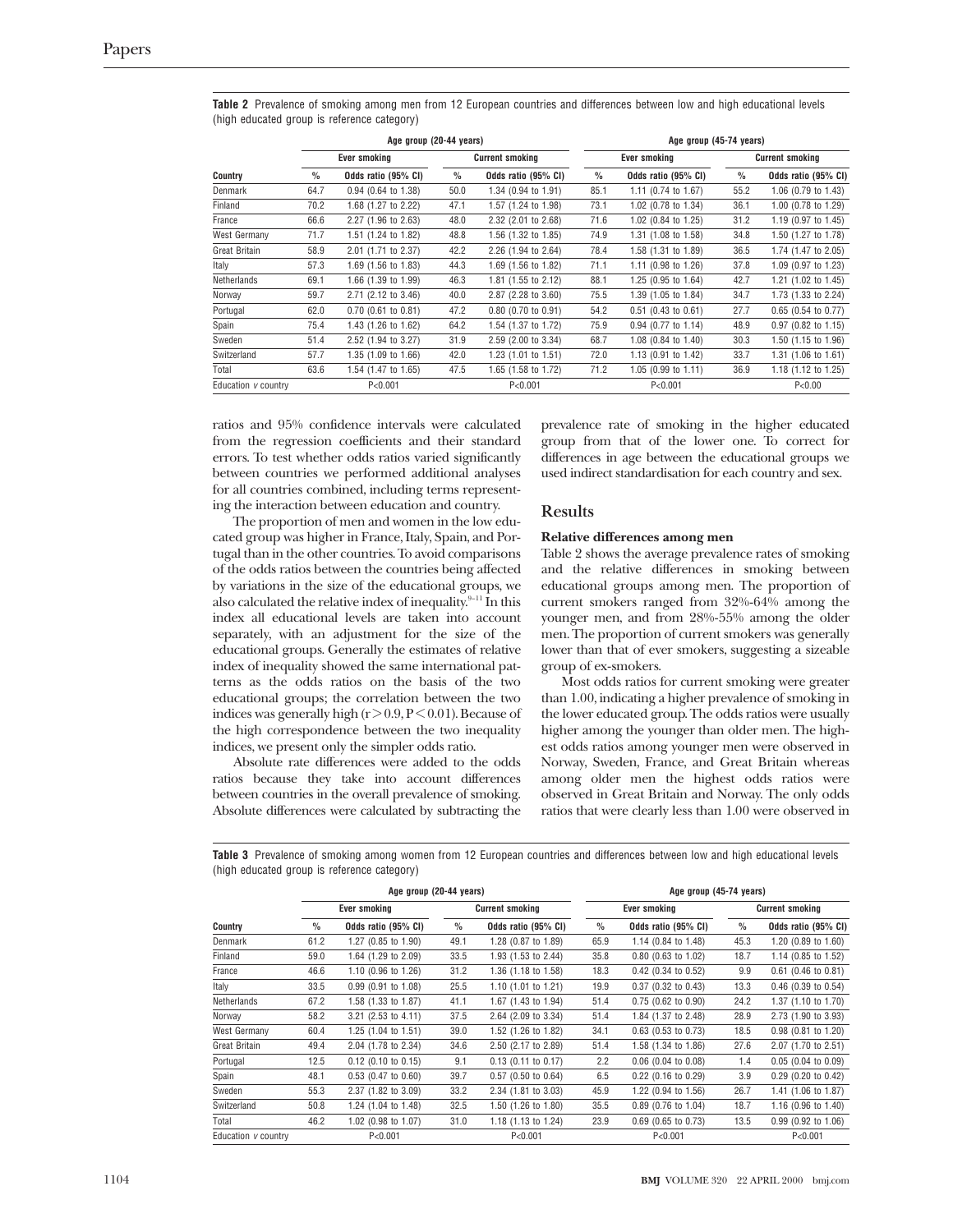The odds ratios for ever smoking tended to be slightly lower than those for current smoking, implying that educational differences in smoking are not only the result of differences in uptake of smoking but also of a higher rate of quitting among the higher educated groups.

### **Relative differences among women**

The percentage of current smokers among women was generally lower than that among men, particularly in the older age group (table 3). In Spain and Portugal less than 5% of older women were current smokers.

In most countries the social gradient of current smoking was as clear among younger women as it was among younger men. The highest odds ratios were found in Norway, Sweden, and Great Britain, and the only odds ratios less than 1.00 were found in Spain and Portugal. Among older women the highest odds ratios were again found in Norway and Great Britain, but here there are more countries than for younger women (and for older men) where smoking is more prevalent in the higher educated groups and therefore the odds ratios are less than 1.00: this is the case in France, Italy, Spain, and Portugal.

#### **Absolute differences**

The figure shows the absolute difference in current smoking between educational levels, by sex and age group. These differences showed the same international patterns as the odds ratios. A high correspondence between absolute and relative measures was also observed for ever smoking (results not shown).

#### **Discussion**

#### **Evaluation of data problems**

A potential problem relates to the accuracy of survey estimates of prevalence rates of smoking. Nonresponse and the use of self reports to measure smoking probably led to an underestimation of national prevalence rates of smoking.12 13 The international patterns reported here, however, will only be biased when this underestimation is associated with education and when countries vary in the strength of this association. A Swedish study investigated the effect of nonresponse (37%) in a health survey on socioeconomic differences in smoking.14 Despite large differences in smoking rates between respondents and nonrespondents, socioeconomic differences in smoking were not substantially or consistently underestimated or overestimated. Non-response is therefore unlikely to have had a major effect on our results. A few other studies have investigated whether underreporting of smoking is related to socioeconomic status. No association was found between underreporting and socioeconomic status among middle aged Danish men.15 A higher rate of underreporting of smoking, however, was found among lower educated men and women in the United States,<sup>16</sup> whereas a US study among immigrants from south east Asia found an association for women but not for men. $17$  These inconsistent results seem to imply that the association between education and underreporting varies between countries,



Absolute differences in current smoking between low and high educated men and women aged 20-44 and 45-74 years

men and women, and perhaps over time, possibly due to variations in social norms concerning smoking. Therefore we cannot exclude the possibility that the international position of some countries is biased as a result of the use of self reports to measure smoking. The available evidence, however, does not suggest that the pronounced international patterns we observed can be explained completely in this way.

Other potential problems relate to international differences in sampling, interview method, and questions used to measure smoking behaviour. However, the effect of these differences on the international patterns reported is probably marginal as the differences in smoking corresponded well with the estimates we obtained by using an international data source, with similar procedures, methods, and questions for all countries.<sup>18</sup>

#### **Results of other studies**

Our results agree well with those of national studies of other data sources of the same period as our study. For example, studies from southern Europe found weak associations between socioeconomic status and smoking among women.19–22

The results of a previous international comparison should be interpreted with caution both because the educational classifications differed between countries and because information on the comparability of the smoking data and study populations was lacking.<sup>5</sup> Nevertheless, comparatively large differences in smoking were found in Great Britain and Norway and smaller differences in Finland. In contrast to our study, however, comparatively small differences were found for men and women from Sweden.<sup>5</sup>

In another study, we calculated educational differences in current smoking for men and women aged 20-74 years, with data from the international Eurobarometer survey.<sup>23</sup> The procedures, methods, and questions from this survey are highly comparable between countries but it has several disadvantages: a higher non-response rate, a smaller number of respondents per country, and a lack of data on most Nordic countries. For the remaining countries, however, the results corresponded well to those for the two age groups combined in our study. The Eurobarometer data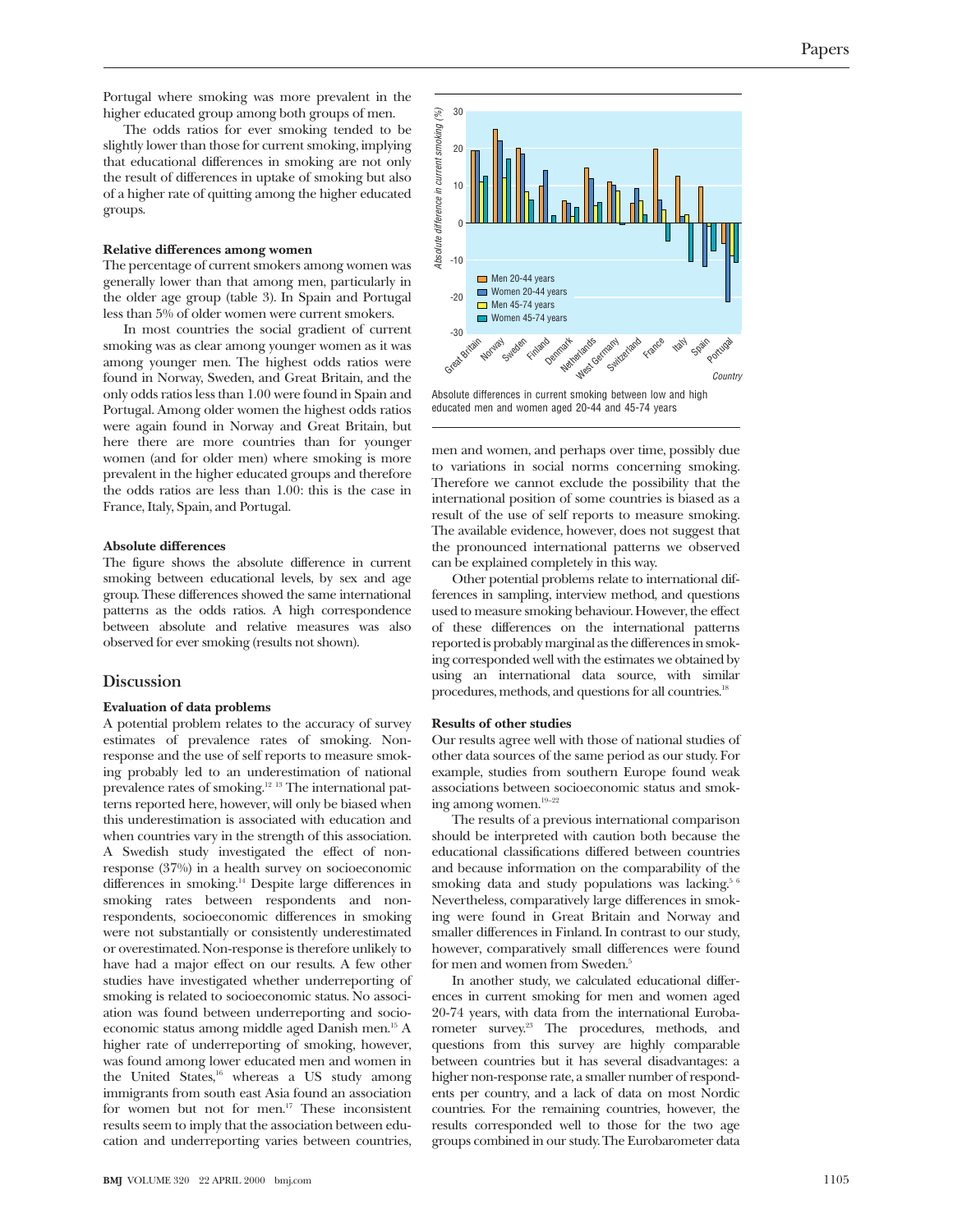## **What is already known on this topic**

Smoking is more prevalent in the lower than higher socioeconomic groups, particularly in northern European countries such as the United Kingdom

Previous studies have suggested that there may be international variations in these differences in smoking, but these were comparatively smallscale studies without much attention to comparability of data between countries

## **What this study adds**

In most countries smoking is more prevalent among the lower educated, although there are important international variations

A north-south pattern, with strong gradients in northern European countries and weaker or reversed gradients in southern European countries, was found for women and to a lesser extent for men in the 45-74 year age group but not for younger men

Smoking differences were larger among younger than older people in most countries

also showed a north-south pattern for women and comparatively small differences among men from Denmark compared with Great Britain. A comparatively large discrepancy was found only between the results for young men from France, for whom the Eurobarometer data showed much smaller differences than the national survey used in our current study.

#### **The smoking epidemic**

Several studies have shown that smoking spreads through populations like an epidemic with four stages.<sup>24 25</sup> In stage 1, smoking is an exceptional behaviour and mainly a habit of higher socioeconomic groups. In stage 2, smoking becomes ever more common. Rates among men peak at 50%-80% and are equal among socioeconomic groups or higher among higher socioeconomic groups. In women these patterns usually lag 10-20 years behind those of men. Smoking is first adopted by women from higher socioeconomic groups. In stage 3, prevalence rates among men decrease to about 40% since many men stop smoking, especially those who are better off. Women reach their peak rate (35%-45%) during this stage, and at the end of this stage their rates start to decline too. In stage 4, prevalence rates keep declining slowly for both men and women, and smoking becomes progressively more a habit of the lower socioeconomic groups. During the smoking epidemic there is a reversal from a positive to a negative association between socioeconomic status and smoking.

On the basis of national prevalence rates for smoking for men and women it has been hypothesised that countries in southern Europe are in stage 2 (Portugal) or at the beginning of stage 3 (Spain, Italy, France) of the smoking epidemic, whereas northern European countries are at the end of stage  $3$  or in stage  $4.^{25}$  Our findings on educational differences in smoking, with "reverse" smoking gradients among women in

southern Europe and strong smoking gradients among both men and women in northern Europe, support this hypothesis.

#### **Implications**

Our study has several implications, both for the explanation of socioeconomic inequalities in health and for policies directed towards reducing socioeconomic inequalities in health. Smoking is an important risk factor for disease, and it would therefore be expected that socioeconomic inequalities in health are greater in countries with greater inequalities in smoking, particularly for diseases linked to smoking. An analysis of differences in cause specific mortality by occupational class for middle aged men partly confirms this.<sup>4</sup> This study found large differences in ischaemic heart disease in Great Britain and the Nordic countries and small differences in Switzerland, France, and more southern European countries. This pattern is largely consistent with the north-south pattern we found for differences in smoking behaviour among men aged 45-74 years. We found a significant positive association between differences in ischaemic heart disease and differences in current (r = 0.65, P = 0.06) and ever smoking (r = 0.76,  $P = 0.02$ ). Large differences in lung cancer were observed in northern European countries, particularly Finland, and the southern European countries.<sup>4</sup> An exception was Portugal for which no differences were observed. The findings from Portugal are in accordance with our results for smoking, but overall there are no strong associations between the differences in lung cancer and differences in current  $(r=0.22, P=0.57)$  and ever smoking ( $r = 0.38$ ,  $P = 0.31$ ). A possible explanation for the lack of a clear association is that our smoking data do not give an accurate estimate of life time exposure to smoking in the age groups.

Our study also has several implications for policy. Firstly, socioeconomic inequalities in morbidity and mortality related to smoking are likely to increase in the future, and therefore a reduction of inequalities in health will require powerful policies. Most studies of socioeconomic inequalities in mortality deal with middle aged men and, occasionally, women. Our results show that social gradients in smoking are steeper in younger men and women than in these older generations (tables 2 and 3), and it is likely that these steeper gradients of smoking will translate into steeper gradients in morbidity and mortality related to smoking in the future. This applies to all countries in this study, but perhaps more to southern European countries where the current small or even reversed inequalities in mortality from ischaemic heart disease may develop into patterns similar to those in northern Europe.<sup>4</sup>

How can socioeconomic inequalities in smoking be reduced? It is likely that they have arisen partly as a result of health education efforts: due to the largely cognitive nature of conventional health education and its dependence on voluntary behavioural change, it will have had a larger effect on higher educated people. A major priority for public health should be the development of antismoking policies and interventions, which are effective in low socioeconomic groups, perhaps using pricing policies and community based approaches.

We thank the national statistical offices of all participating countries for providing unpublished data from their national surveys, the National Public Health Institute of Finland for data from the